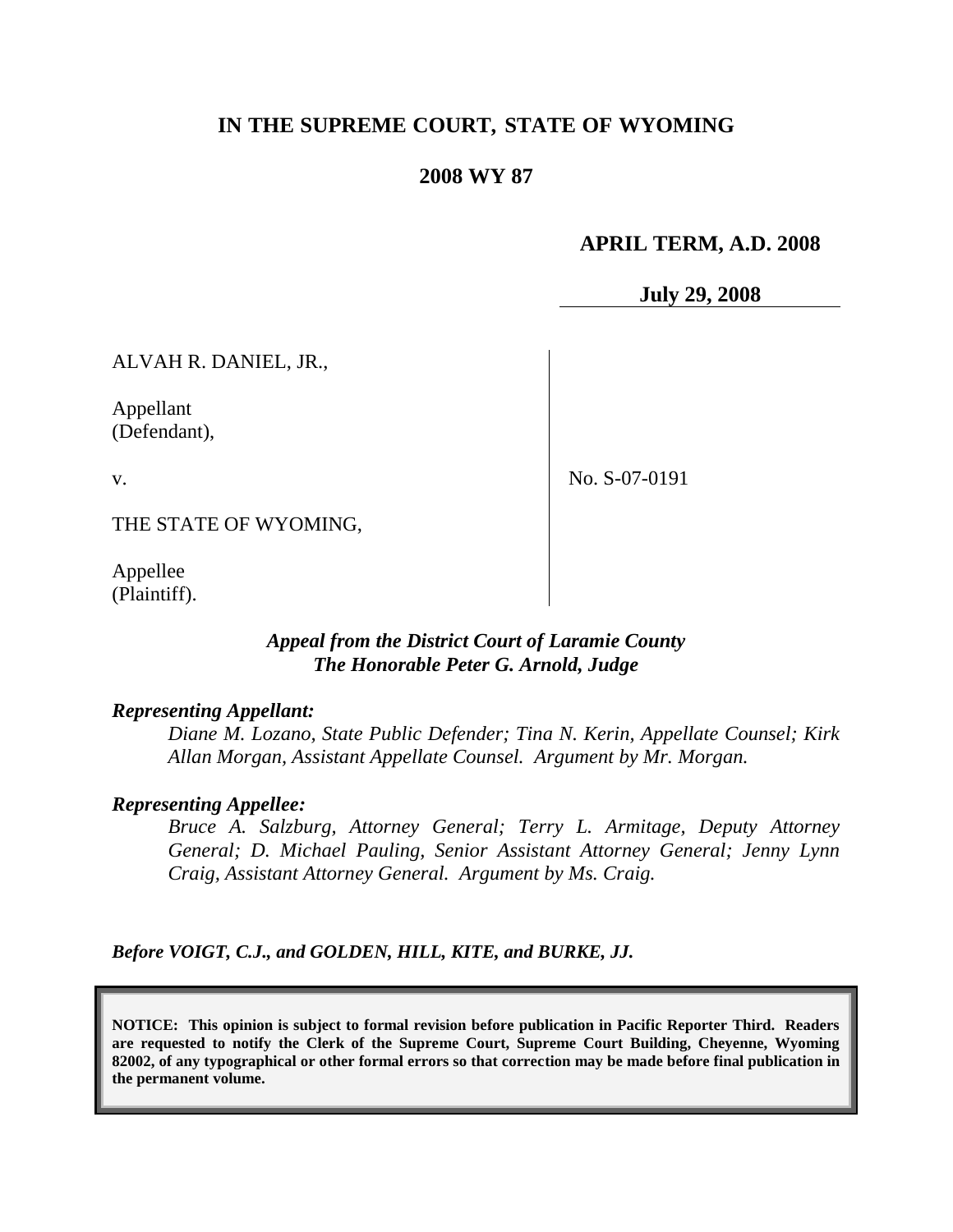## **BURKE, Justice.**

[¶1] Alvah Daniel, Jr., was convicted of misdemeanor battery. He was later charged with felony aggravated assault and battery arising from the same incident after the State discovered that the victim"s injuries were more severe than it originally believed. Mr. Daniel moved for dismissal of the felony charge on double jeopardy grounds. The district court denied the motion. Mr. Daniel challenges that decision in this appeal. We affirm.

## *ISSUE*

[¶2] Mr. Daniel presents one issue:

Is the double jeopardy protection of the Wyoming and United States Constitutions violated when a defendant is convicted of aggravated assault and battery after he had previously pled guilty and been sentenced for a misdemeanor battery?

# *FACTS*

[¶3] On Monday, May 15, 2006, at approximately 5:15 p.m., Officers Bruce Haston and John Earnshaw of the Cheyenne police department responded to a report of domestic violence at the apartment Mr. Daniel shared with his girlfriend, Lisa Ridge. At that time, officers observed that Ms. Ridge had sustained several injuries. The officers arrested Mr. Daniel and cited him for misdemeanor battery in violation of Wyo. Stat. Ann. § 6-2- 501(b) (LexisNexis 2007).<sup>1</sup> After Mr. Daniel's arrest, Officer Earnshaw persuaded Ms. Ridge to go to the hospital for treatment of her injuries. Both officers discussed Ms. Ridge"s condition with medical personnel at the hospital and Officer Haston was informed that Ms. Ridge would be treated and released. The officers then left the hospital. They had no further contact with Ms. Ridge or hospital personnel prior to Mr. Daniel's initial appearance.

[¶4] The initial appearance was held on Wednesday, May 17, 2006, at approximately 10:00 a.m. At the hearing, after being advised of his rights, Mr. Daniel requested that he be allowed to plead guilty to the charge. The prosecutor did not object, and Mr. Daniel pled guilty to simple battery and was released from custody. 2 Later that day, Carla

<sup>&</sup>lt;sup>1</sup> "A person is guilty of battery if he unlawfully touches another in a rude, insolent or angry manner or intentionally, knowingly or recklessly causes bodily injury to another." Wyo. Stat. Ann. § 6-2-501(b).

 $2<sup>2</sup>$  Mr. Daniel's misdemeanor record is not part of the record on appeal. There is a suggestion in later proceedings that Mr. Daniel"s misdemeanor sentence was 90 days in jail, suspended, with credit for the two days that he was incarcerated.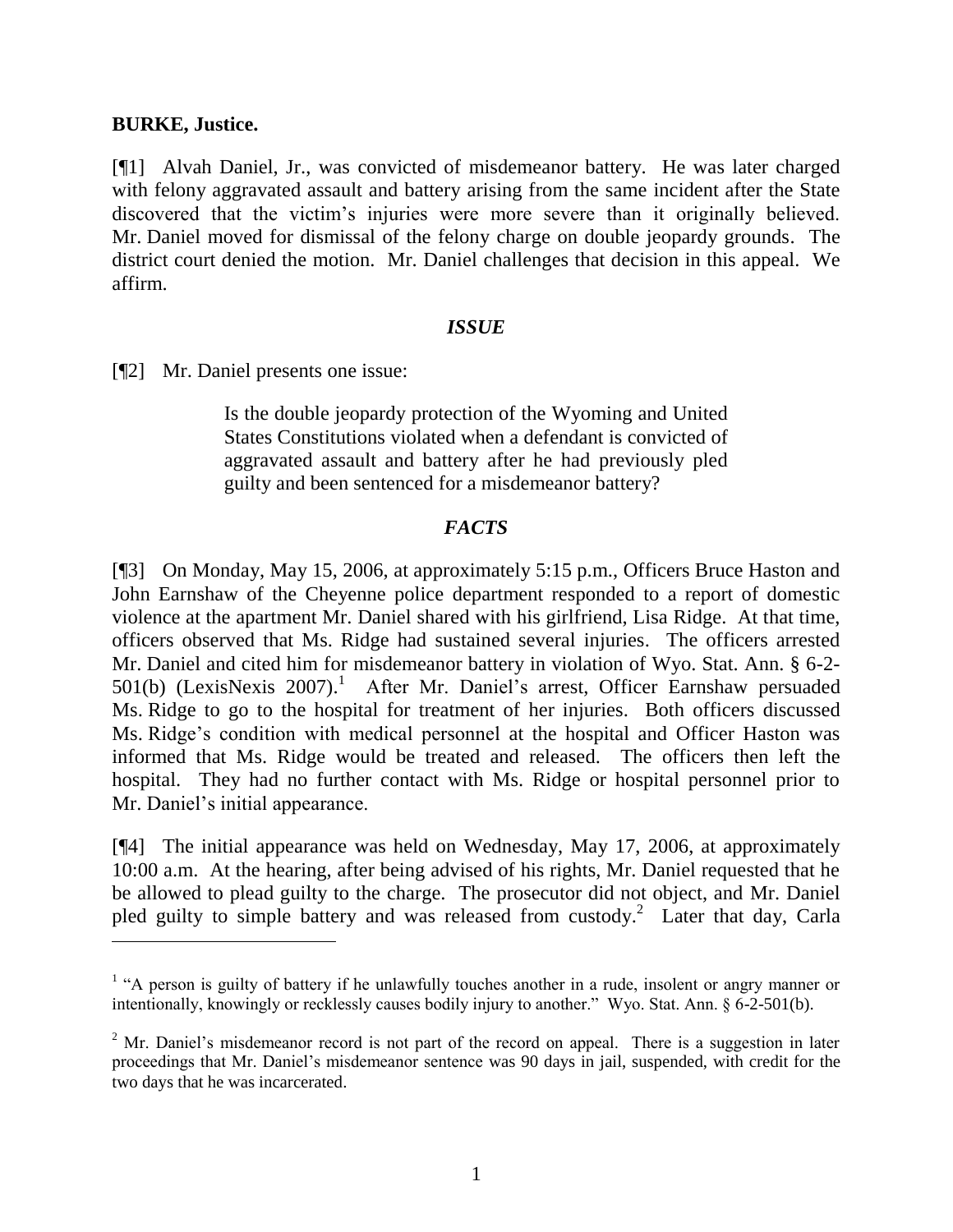Thurin, the executive director of Laramie County Safehouse, reported to the Cheyenne police that the injuries were more severe than originally thought and that Ms. Ridge had been transferred to a hospital in Denver. As a result of the new information, the State conducted further investigation and learned that Ms. Ridge had sustained severe and potentially life-threatening injuries as a result of the attack. The Denver physicians diagnosed a blood clot at the front of Ms. Ridge"s brain, possible damage to the blood vessels in her neck, and damage to her larynx. The State filed a felony information on June 9, 2006, charging Mr. Daniel with aggravated assault and battery in violation of Wyo. Stat. Ann. § 6-2-502(a)(i).<sup>3</sup>

[¶5] Mr. Daniel filed a *Motion to Dismiss*, contending that the felony charge violated the double jeopardy provisions of the Wyoming and United States Constitutions. The State resisted the motion on several grounds, but, for the purposes of this appeal, only one is relevant. The State contended that the felony prosecution did not violate Mr. Daniel"s double jeopardy protection because, at the time Mr. Daniel was charged and convicted, the State was unaware of the gravity of the injuries sustained by Ms. Ridge.

[¶6] The district court held a hearing on the motion. The primary issue to be decided was whether the State exercised due diligence in its investigation prior to Mr. Daniel's original guilty plea. At the conclusion of the testimony, the court found that the State had exercised due diligence and denied the motion. Mr. Daniel subsequently entered a conditional guilty plea, reserving his right to appeal the district court's denial of his *Motion to Dismiss*. The district court sentenced Mr. Daniel to 5-7 years imprisonment with 325 days credit for time served. He timely filed a notice of appeal.

## *STANDARD OF REVIEW*

[¶7] This Court reviews *de novo* the question of whether a defendant's constitutional protection against double jeopardy has been violated. *Meyers v. State*, 2005 WY 163, ¶ 8, 124 P.3d 710, 714 (Wyo. 2005).

## *DISCUSSION*

[¶8] The Fifth Amendment to the United States Constitution states that no "person [shall] be subject for the same offense to be twice put in jeopardy of life or limb." Article 1, § 11 of the Wyoming Constitution contains a similar provision, stating that "[n]o person shall . . . be twice put in jeopardy for the same offense." Though the language

 $\overline{a}$ 

<sup>&</sup>lt;sup>3</sup> Wyo. Stat. Ann. § 6-2-502(a) states: "A person is guilty of aggravated assault and battery if he: (i) Causes serious bodily injury to another intentionally, knowingly or recklessly under circumstances manifesting extreme indifference to the value of human life."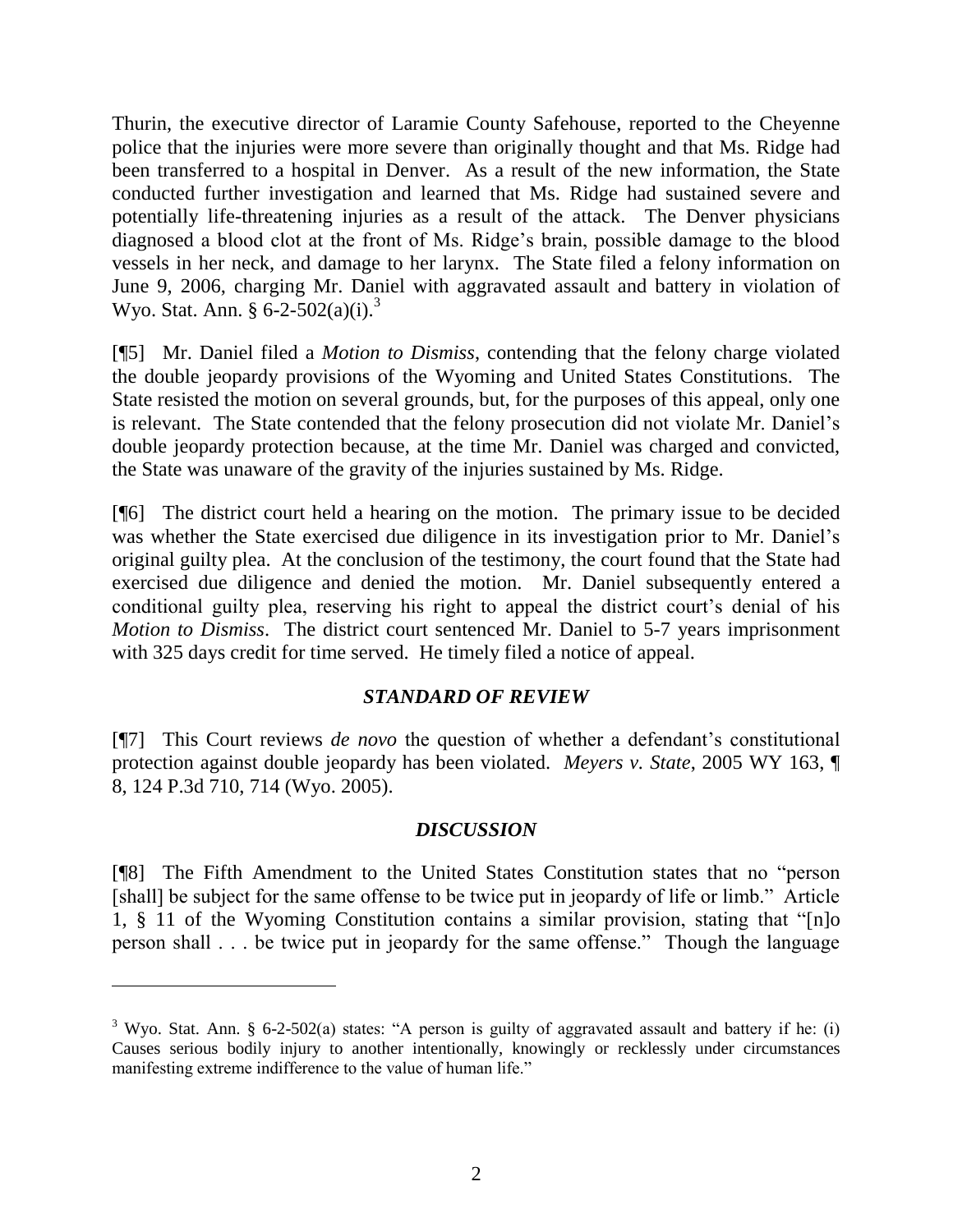differs slightly, we have recognized that the two provisions "have the same meaning and are coextensive in application." *Longstreth v. State*, 890 P.2d 551, 553 (Wyo. 1995). The double jeopardy clause prohibits prosecution of a defendant for a greater offense when he has been previously convicted of the lesser included offense. *Ohio v. Johnson*, 467 U.S. 493, 501, 104 S.Ct. 2536, 2542, 81 L.Ed.2d 425 (1984); *Brown v. Ohio*, 432 U.S. 161, 97 S.Ct. 2221, 53 L.Ed.2d 187 (1977). The State concedes that Mr. Daniel"s battery conviction is a lesser included offense of aggravated assault and battery and that his second conviction would ordinarily be barred.<sup>4</sup> Nevertheless, the State contends that the second prosecution is permissible because of a long-recognized exception to the double jeopardy rule.

[¶9] In *Diaz v. United States*, the Supreme Court held that a defendant previously convicted of misdemeanor assault and battery could be charged with homicide when the victim later died from the injuries inflicted during the assault. 223 U.S. 442, 448-49, 32 S.Ct. 250, 251, 56 L.Ed. 500 (1912). Many years later, Justice Brennan remarked in a concurring opinion that a separate prosecution should be permitted "where a crime is not completed or not discovered, despite diligence on the part of the police, until after the commencement of a prosecution for other crimes arising from the same transaction." *Ashe v. Swenson*, 397 U.S. 436, 453 n.7, 90 S.Ct. 1189, 1199 n.7, 25 L.Ed.2d 469 (1970) (Brennan, J., concurring). The Court later drew upon both these sources in *Brown v. Ohio*, 432 U.S. 161, 97 S.Ct. 2221. In *Brown*, the defendant was first convicted and sentenced for joyriding. 432 U.S. at 162-63, 97 S.Ct. at 2223-24. After his release from jail, he was indicted for theft of the same car and a second charge of joyriding. *Id.* The Court held that the latter two charges were barred on double jeopardy grounds pursuant to the elements test of *Blockburger v. United States*, 284 U.S. 299, 304, 52 S.Ct. 180, 182, 76 L.Ed. 306 (1932). *Id.* at 168-69, 97 S.Ct. at 2226-27. In a footnote citing both *Diaz* and Justice Brennan"s concurrence in *Ashe*, the Court stated: "An exception may exist where the State is unable to proceed on the more serious charge at the outset because the additional facts necessary to sustain that charge have not occurred or have not been discovered despite the exercise of due diligence." *Id.* at 169 n.7, 97 S.Ct. at 2227 n.7.

[¶10] The policy justification for this exception is clear. As Justice O"Connor recognized, "the finality guaranteed by the Double Jeopardy Clause is not absolute, but instead must accommodate the societal interest in prosecuting and convicting those who violate the law." *Garrett v. United States*, 471 U.S. 773, 796, 105 S.Ct. 2407, 2420, 85 L.Ed.2d 764 (1985) (O"Connor, J., concurring). The Supreme Court of Ohio has articulated this principle as follows:

 $\overline{a}$ 

<sup>&</sup>lt;sup>4</sup> The district court found that Mr. Daniel's misdemeanor battery charge was not a lesser included offense of aggravated assault and battery. Mr. Daniel contends that this was error and the State concedes the point.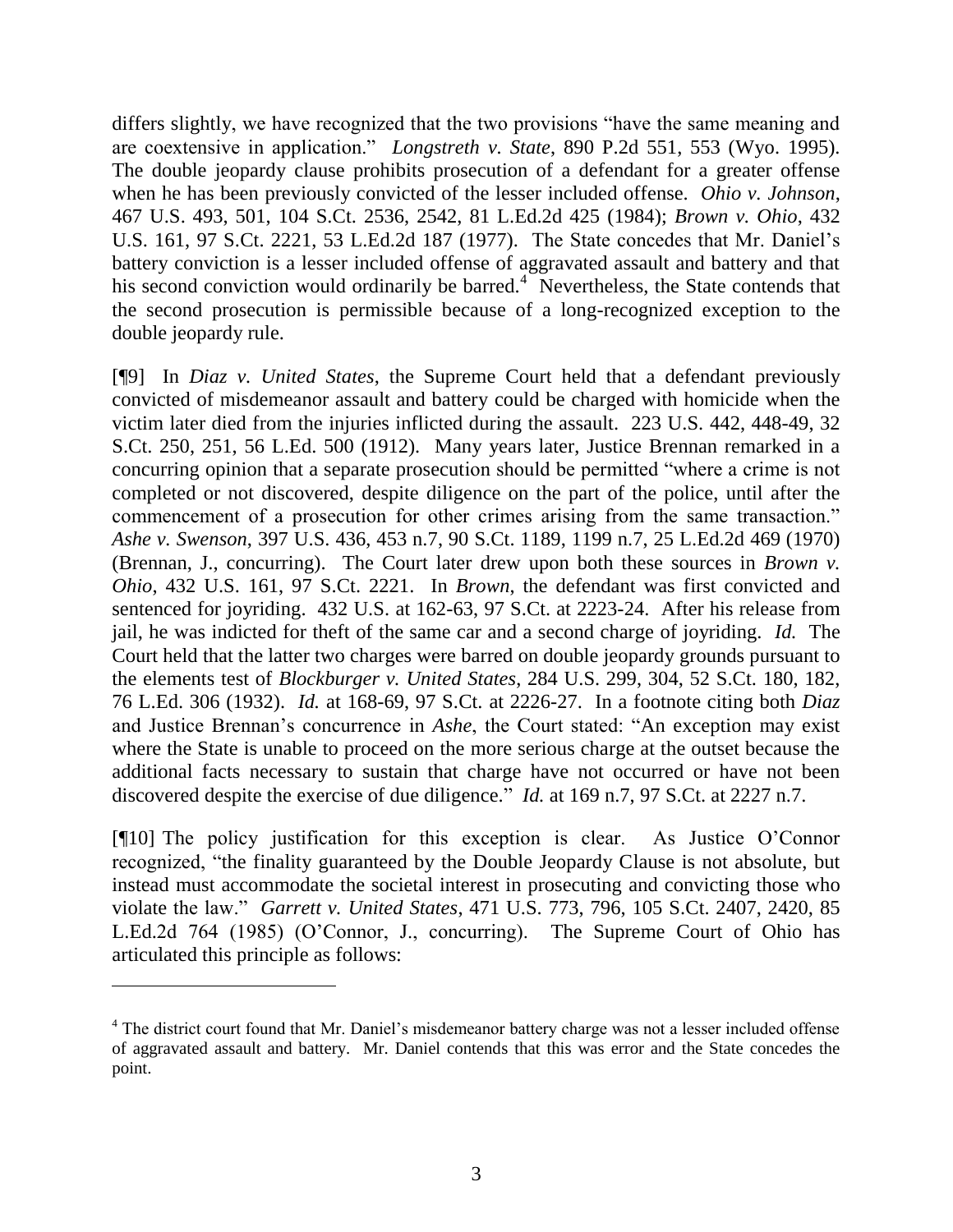The general rule banning multiple prosecutions for offenses arising out of the same course of conduct is intended to protect the defendant and the general public from the prosecution"s misconduct. It insures that neither the defendant nor the public will be subjected to an unnecessary multiplication of legal expenses by conducting multiple trials when only one is necessary. It further insures that the accused will not be unduly harassed by being forced to "run the gauntlet" more times than is necessary. However, these considerations pale when a new offense matures only after the first trial is concluded. When it is impossible for the state to join all substantive offenses at one trial, the inconvenience to the defendant is clearly outweighed by the public"s interest in assuring that the defendant does not fortuitously escape responsibility for his crimes. A second trial, under such circumstances, cannot be characterized as harassment, but must be considered as reasonably serving the public need.

*State v. Thomas*, 400 N.E.2d 897, 904 (Ohio 1980), *overruled on other grounds by State v. Crago*, 559 N.E.2d 1353, 1355 (Ohio 1990).

[¶11] As the *Thomas* court's use of the word "impossible" implies, the most obvious use of the *Brown* exception occurs when the facts constituting the greater offense do not yet exist at the time the defendant is convicted of a lesser offense arising from the same incident. For example, in *Diaz*, the victim sustained injuries during the commission of the crime, but died after the defendant was convicted for the lesser offense of misdemeanor assault and battery. *E.g.*, *Thomas*, 400 N.E.2d at 904; *People v. Harding*, 506 N.W.2d 482, 486-87 (Mich. 1993); *State v. Mitchell*, 682 S.W.2d 918, 920 (Tenn. 1984). Courts, however, have also applied the exception when the evidence of the greater offense existed at the time of the original conviction but the government was unable to discover the evidence despite the exercise of due diligence.

[¶12] In *State v. Tolbert*, for example, Mr. Tolbert attacked the victim and was charged with misdemeanor assault. 573 N.E.2d 617, 618 (Ohio 1991). The following day, Mr. Tolbert pled no contest to the charge. *Id.* Later that day, the police were informed that her injuries were more severe than originally thought. *Id.* at 619. Mr. Tolbert was later indicted for felonious assault. *Id.* The Ohio Supreme Court held that the *Brown* exception applied and Mr. Tolbert's prosecution was not prohibited. In determining whether Mr. Tolbert's situation fell within the exception, it stated the following:

> In the present case [Police Sergeant] Hildebrand testified that the day after the assault took place, and only hours after the defendant pled no contest to a lesser offense, the police were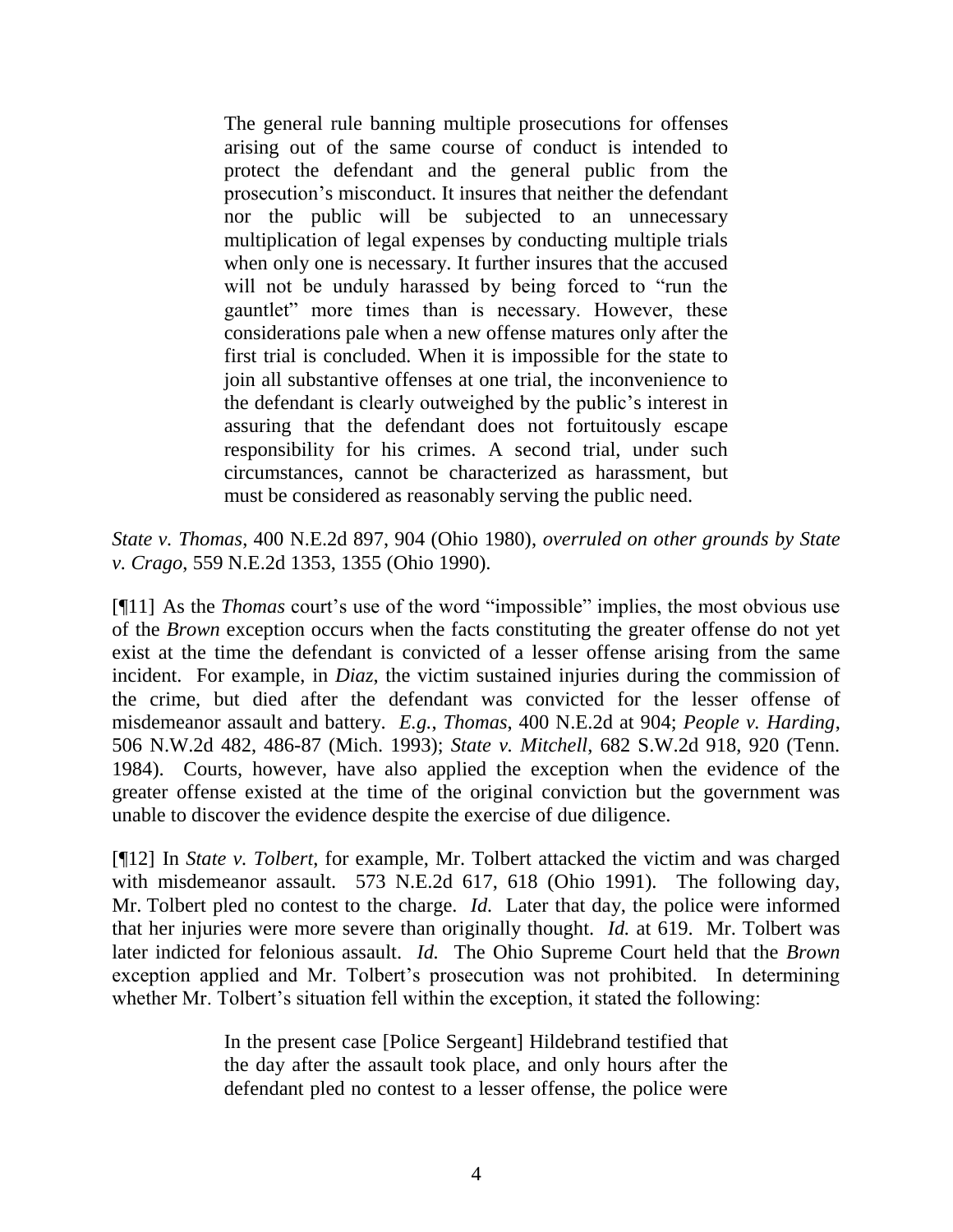first informed that [the victim]'s injuries may have been more severe than first indicated. Until [the victim] was evaluated by her own physician she had no way to confirm the extent of her injuries. In fact, [the victim]'s diagnosis was not final until a week after she was attacked. Therefore, even though the facts necessary to sustain the charge of felonious assault occurred prior to Tolbert"s plea, these facts were not discoverable despite the exercise of due diligence.

*Id.* at 621.

[¶13] According to the State, it is this exception that allows prosecution of Mr. Daniel for aggravated assault and battery. Mr. Daniel asserts that the seriousness of the injuries was apparent prior to entry of his guilty plea to battery. He contends that the exception does not apply because the State did not exercise due diligence in learning the extent of the injuries prior to entry of his guilty plea.

[¶14] The question of due diligence is one of fact. *Sonat Exploration Co. v. Superior Oil Co*., 710 P.2d 221, 225-26 (Wyo. 1985); *LeBar v. Haynie*, 552 P.2d 1107, 1111 (Wyo. 1976). *See also United States v. Stearns*, 707 F.2d 391, 394 (9<sup>th</sup> Cir. 1983). We defer to the district court"s findings of fact unless they are clearly erroneous. *See*, *e.g.*, *LaPlant v. State*, 2006 WY 154, ¶ 10, 148 P.3d 4, 6 (Wyo. 2006); *State v. Humphrey*, 2005 WY 131, ¶ 8, 120 P.3d 1027, 1029 (Wyo. 2005). A finding of fact is clearly erroneous when, although there is evidence to support it, the reviewing court on the entire evidence is left with the definite and firm conviction that a mistake has been committed. *Robinson v. State*, 2003 WY 32, ¶ 14, 64 P.3d 743, 747 (Wyo. 2003). Due diligence is ""[s]uch a measure of prudence, activity, or assiduity, as is properly to be expected from, and ordinarily exercised by, a reasonable and prudent [person] under the particular circumstances; not measured by any absolute standard, but depending on the relative facts of the special case."" *Pittman v. State ex rel. Wyo. Workers' Comp. Div.*, 917 P.2d 614, 618 (Wyo. 1996) (quoting *Black's Law Dictionary* (6<sup>th</sup> ed. 1990)).

[¶15] At the motion hearing in this case, both officers testified regarding their investigation. Upon arriving at the apartment, Officer Haston found that Ms. Ridge "was very hesitant on speaking at first as to what happened." He described this behavior as normal under the circumstances, and said that "in a lot of these situations it seems that the victim is afraid to say anything." Officer Earnshaw described Ms. Ridge's demeanor as "very subdued. She said that she was involved in a physical altercation. She didn"t want Mr. Daniel to get in trouble, which is typical of domestic violence victims."

[¶16] Officer Haston observed injuries to her left eye and the left side of her face and neck. He also later observed a "good sized bump" on the back of Ms. Ridge's head. Ms. Ridge initially refused medical treatment, but eventually Officer Earnshaw was able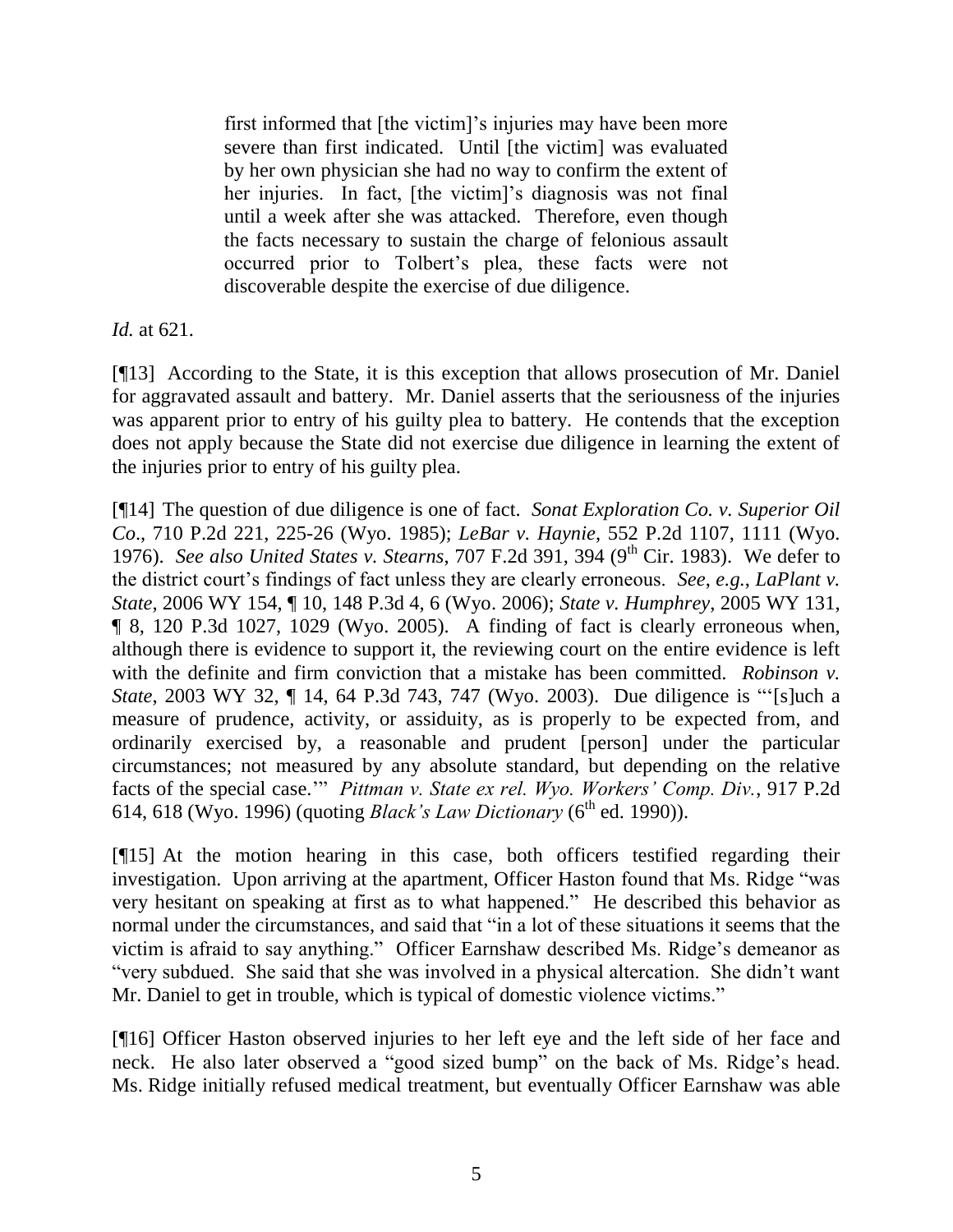to persuade her to be evaluated at the hospital. With regard to the injuries that he observed while at the apartment, Officer Earnshaw testified:

> [S]he had red marks, like, on her neck like a finger hold—like a choke hold on her neck. The black left eye, bruising on the left eye. She had a tennis ball knot on the back of her head. I think there was some other bruising around her—redness around the neck and lower facial area.

> THE COURT: In terms of injuries was there anything unusual about this person?

THE WITNESS: Not at this time.

[¶17] Officer Earnshaw accompanied Ms. Ridge to the hospital and was with her while she waited for treatment. During this time, he took photographs of Ms. Ridge"s injuries and waited for her to finish her written statement. Officer Earnshaw testified that there was nothing that caused him particular concern for Ms. Ridge when compared to other domestic violence calls he has handled.

[¶18] When he joined Officer Earnshaw and Ms. Ridge at the hospital, Officer Haston "asked [hospital personnel] what [Ms. Ridge"s] status was, if she was going to be treated and released. I was told more than likely, yes." The following exchange on that point took place during the hearing:

> Q. At this point in your conversation with medical personnel, was there any indication that the injuries were as severe as what we later found them out to be?

A. Oh, no, ma'am. She was sitting on the gurney.

Q. You observed her there?

A. Yes, ma"am. She seemed to be oriented at the time, a lot better than she was earlier.

Q. Did the hospital personnel seem concerned about her welfare?

A. No, they didn"t, not at that time.

Q. Your understanding was that she was going to be treated and released?

A. Yes, ma'am.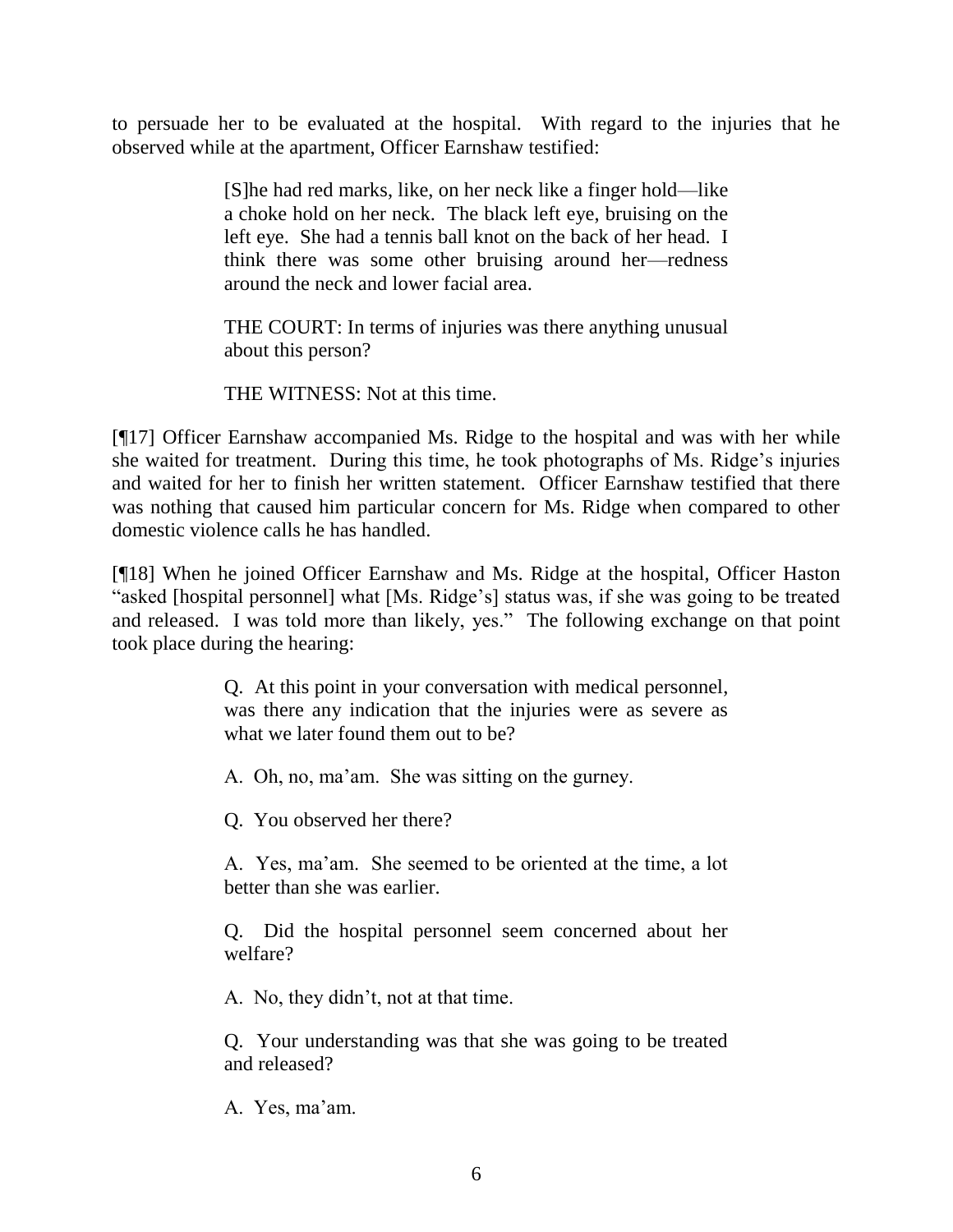Further, Officer Earnshaw testified from past experience that, if a victim's condition worsens after law enforcement has left the hospital, the hospital will call to notify the officer of the change in condition. That did not happen in this case.

[¶19] Viewing the testimony in the light most favorable to the State, we are unable to conclude that the district court's finding that the State exercised due diligence was clearly erroneous. The evidence indicates that the police officers spent significant time with Ms. Ridge at her apartment and at the hospital. Ms. Ridge initially declined medical treatment and it was only at the urging of the officers that she opted to be evaluated at the hospital. Based upon their observations, the officers did not believe the injuries to be serious. Any concerns that the officers might have had were allayed by the hospital staff. Qualified medical personnel indicated that Ms. Ridge"s injuries were not serious and that she would be treated and released. There is no evidence that anyone from the police department or the State had any knowledge, prior to entry of the guilty plea, that Ms. Ridge"s condition had deteriorated significantly after the officers left the hospital. There is no evidence in the record indicating that a reasonably prudent police officer, under the circumstances of this case, would have made additional inquiry concerning the extent of the injuries prior to acceptance of the original guilty plea.

[¶20] The district court found that "it was reasonable for the police department and ultimately for the district attorney"s office to rely upon the information that they received from the hospital personnel after Ms. Ridge had been admitted." *See State v. Higley*, 902 P.2d 659, 665 (Wash. Ct. App. 1995). There is evidentiary support in the record for that finding and we cannot conclude that it was clearly erroneous. Based on the district court's finding that the State exercised due diligence, we also agree with its legal conclusion that the felony prosecution was not barred by principles of double jeopardy.

[¶21] Mr. Daniel also presents a second rationale for overturning his conviction. He asserts that, pursuant to the United States Supreme Court"s decision in *Ashe*, his second conviction is barred on collateral estoppel grounds. 397 U.S. at 445-46, 90 S.Ct. at 1195. Application of collateral estoppel in the double jeopardy context bars successive prosecutions in some circumstances where the second prosecution requires the relitigation of factual issues already resolved by the first. *Id.*; *Brown*, 432 U.S. at 166 n.6, 97 S.Ct. at 2226 n.6.

[¶22] In *Ashe*, several individuals robbed the participants of a poker game. 397 U.S. at 445, 90 S.Ct. at 1195. Mr. Ashe was accused of being one of the perpetrators. He was tried for robbery of one victim and was acquitted. He was later prosecuted for robbery of another victim from the same incident, and was convicted. *Id.* The Supreme Court determined that the only rational basis for Mr. Ashe"s acquittal in the first trial was that the jury did not find that he was one of the robbers. *Id.* Because the first jury had conclusively established that Mr. Ashe was not one of the individuals who committed the crime, the prosecution was prohibited from attempting to litigate that issue in the second